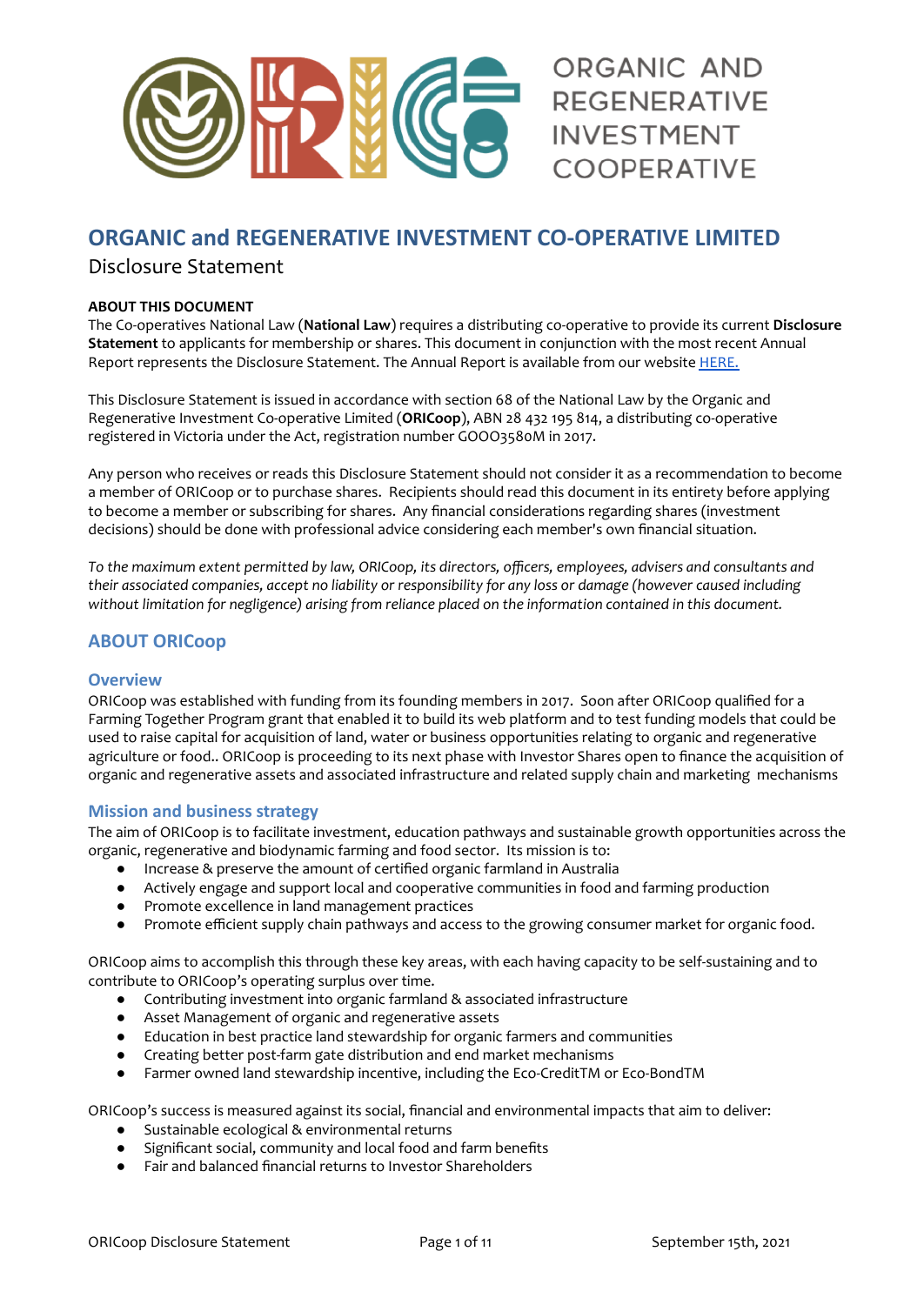

# **Co-operative Rules**

ORICoop is governed according to the co-operative's rules (**Rules**).

The Rules have the effect of a contract between the co-operative and each member and between the individual members of the co-operative. By becoming a member, a person becomes bound by and agrees to observe the provisions of the Rules in so far as they apply to that person. In particular, the Rules set out the requirements that each member must satisfy in order to be an active member of the co-operative. The rules are available from the [ORICoop](https://www.organicinvestmentcooperative.com.au/) website

# **Special resolutions**

The Rules may only be varied by a special resolution passed by a two-thirds majority of members. Special resolutions have been approved in the past, which have resulted in strategic updates to the Rules of the co-operative over time. The current Rules have been updated accordingly.

# **Primary activities**

The primary activities of ORICoop, as set out in the Rules are:

- Investing into the organic, agroecology and regenerative farming and business sector;
- Investing, managing and or participating in local initiatives that build resilience in the supply and/or community of the organic & regenerative farming and business sector; and,
- Offer collaboration with other entities, Co-operatives and communities to build stronger and more resilient food production mechanisms.

#### **Disclosure documents**

Applicants for ORICoop membership are entitled to current copies of the following documents:

- The [ORICoop](https://www.organicinvestmentcooperative.com.au/) Rules;<br>● All special resolution
- All special resolutions passed by the co-operative (except those providing for alteration of the Rules); and,
- This Disclosure Statement, including the most recent Annual [Report](https://www.organicinvestmentcooperative.com.au/) as submitted to the Registrar under section 289 of the National Law.

All of these documents are available for inspection at the registered office of ORICoop by contacting the Secretary and may also be obtained from the website **[HERE](https://organicinvestmentcooperative.com.au/membership/)** 

# **Disclaimer**

It is not possible for a Disclosure Statement to include all material relevant to each co-operative's circumstances. Applicants for membership and/or shares should read and understand all the disclosure documents, and make his or her own enquiries, including obtaining professional advice if they feel this is necessary, before making an application.

Signed for and on behalf of the directors in accordance with a resolution of the board.

Trevor Moyle **Carolyn Suggate** Date - 20/09/21 Date - 20/09/21

Contractor

Board member Board Member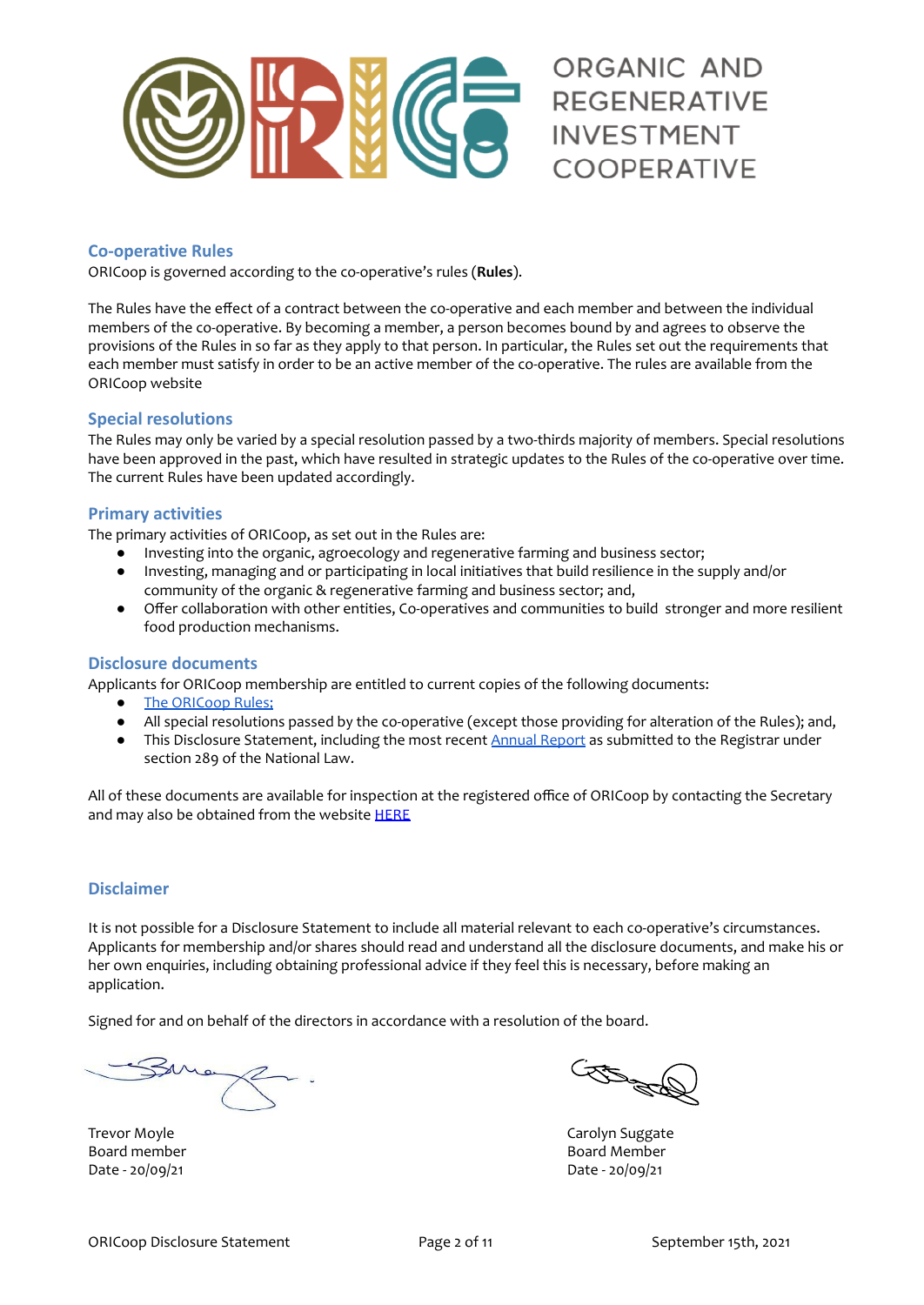

# ORGANIC AND **REGENERATIVE INVESTMENT COOPERATIVE**

# **CO-OPERATIVE MEMBERSHIP**

# **Benefits of Co-operative Membership**

Subject to the ORICoop Rules, a member is entitled to:

- Attend and vote at all general meetings;
- Be a candidate for election to the board;
- Be informed about and participate in investment offers available to members. Currently we offer the Investor Shares described below, with further offers being developed;
- Be informed about and participate in revenue generating programs available to members. Currently we offer the Eco-Credit program, with further programs being developed;
- Propose collaboration and project ideas between ORICoop and third parties; and
- Assist in running projects on behalf of ORICoop.

# **Membership Eligibility Requirements**

Any individual, partnership, company, co-operative, superannuation fund or other entity may apply for membership in ORICoop by completing an online application form. The application form is published on the [ORICoop](https://www.organicinvestmentcooperative.com.au/membership/) website along with copies of the current Disclosure Statement and other relevant documents.

#### **To qualify for membership, an applicant must:**

- Agree to hold at least 5 Organic (Member) Shares;
- Maintain active membership of ORICoop; and,
- Agree to be bound by the Rules.

Each member must acquire and continue to own 5 Organic (Member) Shares in the Cooperative at \$10/each, a total once off cost of \$50. In addition, there is an annual subscription fee which is determined annually by the ORICoop Board for members.

#### **Active membership provisions**

To establish and maintain active membership of ORICoop, a member must do one or more of:

- Own Investor Shares &/or;
- Subscribe to ORICoop's newsletter or electronic copy of communication;
- Attend at least one General Meeting, member, community or online event per calendar year &/or;
- Make a purchase of produce or product from ORICoop farm/business/partner during a calendar year.

If for a period of three years a member is inactive or the member's whereabouts are unknown, the board must declare the membership of the member cancelled and forfeit that person's shares.

#### **Board approval required**

Every application for membership must be considered by the Board and, if approved, the member's details will be entered into the register of ORICoop members and the applicant will be notified in writing. The Board may, in its absolute discretion, refuse an application for membership on any grounds.

# **Liability of members**

A member is not personally liable to the creditors of the co-operative or to the co-operative itself, except for any fees or charges owed by that member to the co-operative. Investment programs and revenue programs in which the member chooses to participate will have their own terms, which may include acceptance of liabilities limited to those programs.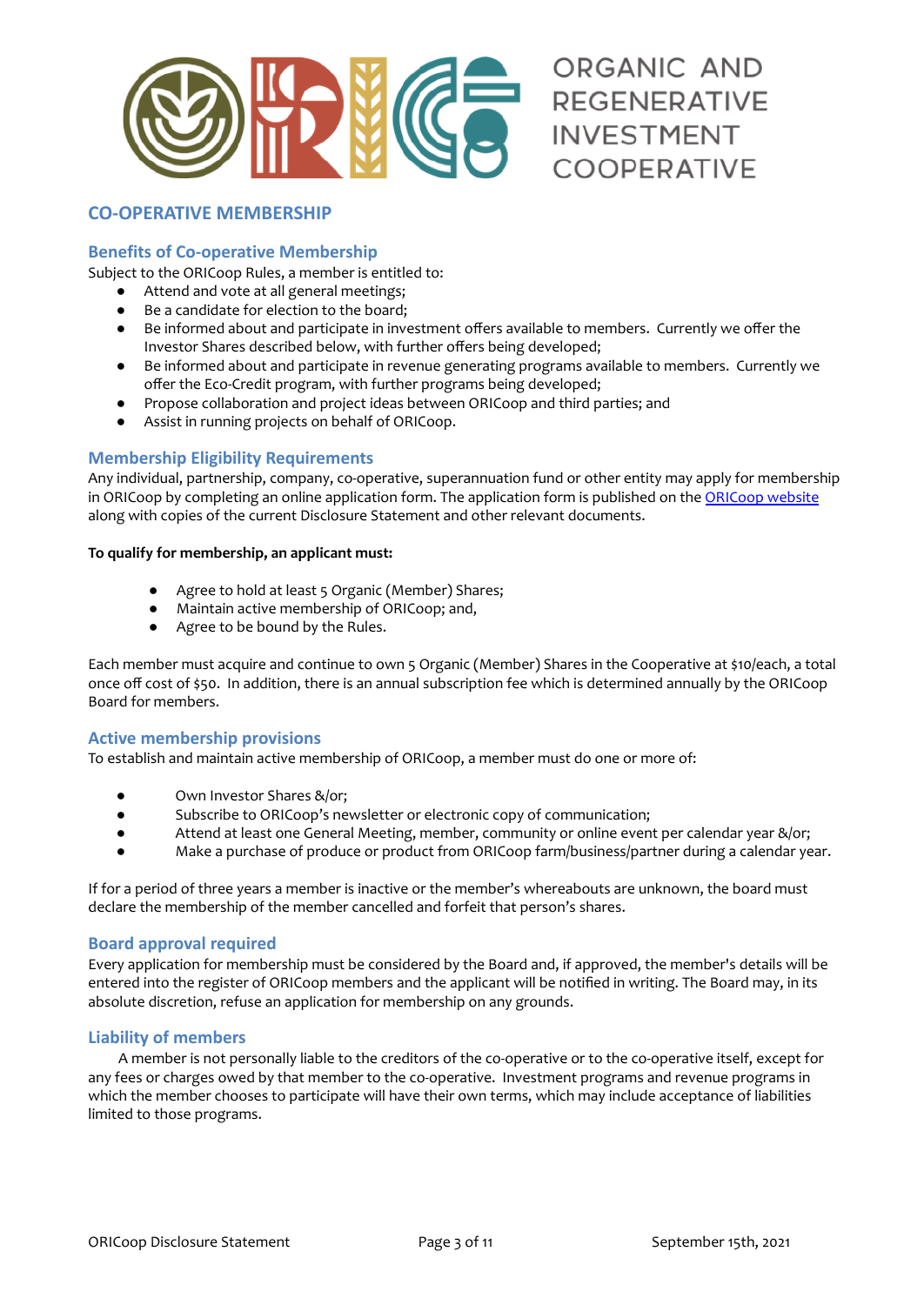

# **RIGHTS & LIABILITIES ATTACHING TO SHARES**

The rights and liabilities attached to the ownership of Organic (Member) Shares &/or Investor Shares are:

- Detailed in the Rules; and
- In certain circumstances, regulated by the National Law and the general law.

A summary of the rights, liabilities and obligations attached to Organic (Member) Shares &/or Investor Shares and a description of other material provisions of the Rules are set out below.

#### **Share Classes**

ORICoop has the capacity to issue the following **classes** of shares:

- 1. **Organic (Member) Shares** are issued to every ORICoop member as a condition of their membership. Organic (Member)Shares are set aside as 'Member Share Reserve'. (Member Subscriptions are applied to ORICoop's social goals, including education, community projects and partnerships with other social enterprise entities.)
- 2. **Investor Shares** are issued to ORICoop members on application with the primary purpose of funding the acquisition of organic farmland and associated assets and infrastructure. Only ORICoop members can be Investor Shareholders. Investor Shares can pay dividends depending on the performance of each investment. The Investor Shares are accounted for separately from ORICoop's general operating performance.

# **ORGANIC (Member) Shares**

An Organic (Member)Share has an issue price of \$10.00. Each member must subscribe for, and hold, 5 shares as a condition of membership of ORICoop. The full subscription price of Organic (Member) Shares must be paid upon application. The board has determined that members cannot own more than 5 Organic (Member) Shares.

# **Dividends on Organic (Member) Shares**

The board has determined that dividends will not be paid on Organic (Member) Shares.

#### **Transfer of Organic (Member) Shares**

As each member must hold 5 Organic Shares, the transfer of shares between members is not possible. There may be special circumstances where the board will consent to a transfer to a new member as described in the Rules.

#### **Repurchase of Organic (Member) Shares**

ORICoop will repurchase the Organic (Member) Shares of a member that resigns or otherwise ceases to be a member of the co-operative. The co-operative will repay the paid up value of repurchased shares within 12 months of the date of cancellation. However, the co-operative is not obligated to repay this amount if this would adversely affect the financial viability of the co-operative. In such an event, the board can elect to withhold payment until such time as payment would not adversely affect the financial viability of the co-operative, up to a maximum of 10 years, or elect to convert the Organic (Member) Shares to Co-operative Capital Units (CCUs). Any Organic (Member) Share repurchased by the co-operative will be cancelled and disclosed in ORICoop's Annual Report.

#### **Winding Up and Organic (Member) Shares**

In the event of a winding up of ORICoop:

- A member is liable to the co-operative for any outstanding charges payable by the member to ORICoop; ● Subject to there being sufficient net assets after the repayment of all prior ranking liabilities, Organic
- (Member) Shares will be refunded to the paid up amount on the Organic (Member) Shares; and,
- If any property remains after the satisfaction of all its debts and liabilities, including the payment of all amounts owing on Investor Shares, and the refund of the amounts paid up on Organic (Member) Shares, the property shall be distributed among the members in proportion to their holding in Organic (Member) Shares.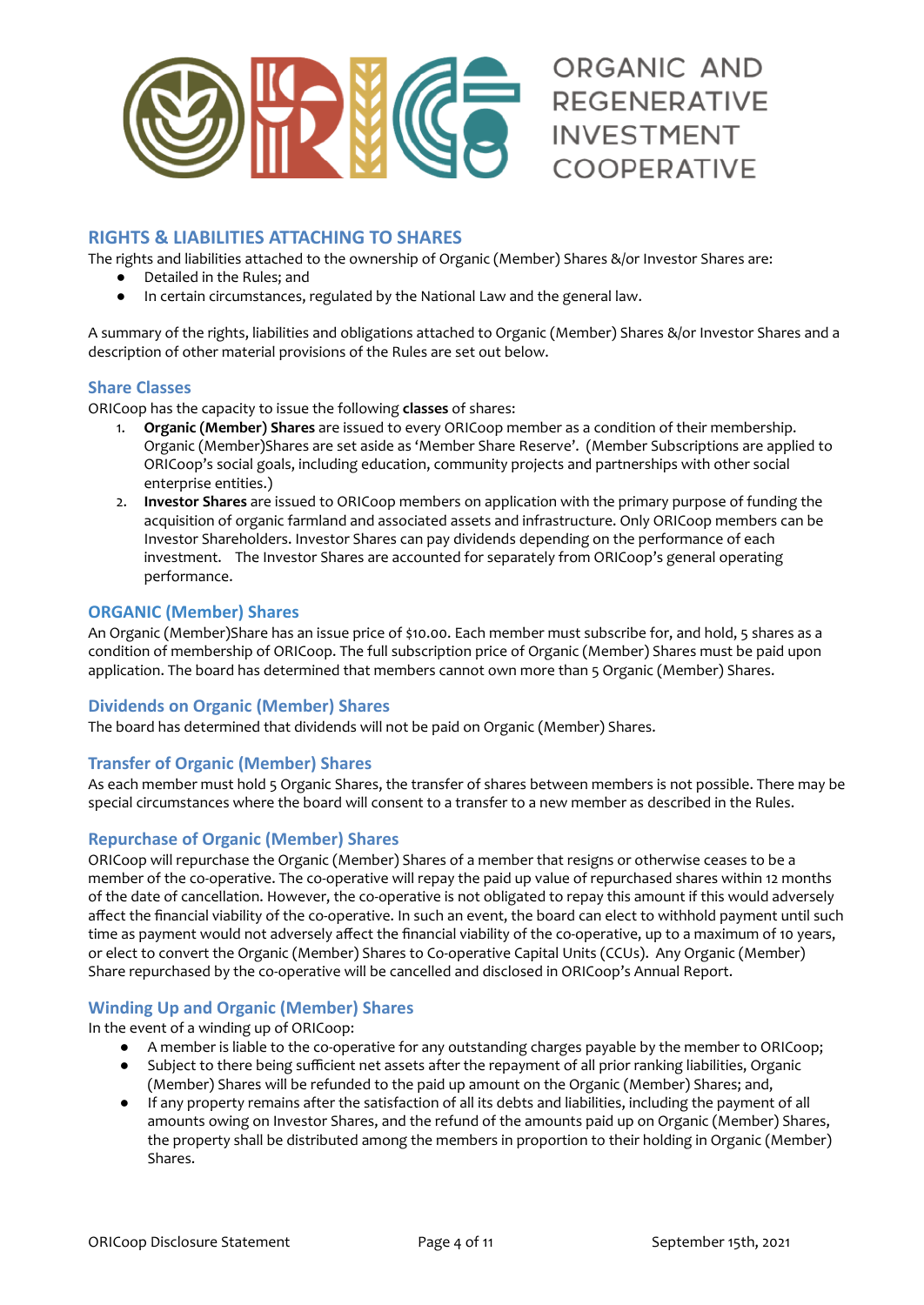

# ORGANIC AND **REGENERATIVE INVESTMENT COOPERATIVE**

# **INVESTOR SHARES**

An Investor Share has an issue price of \$500.00. Members can apply for the minimum holding of 2 Investor Shares up to the maximum of 100 Investor Shares (or as determined in each Investor Offer). Further Investor Share purchases are subject to Board Approval.. The full subscription price of Investor Shares must be paid upon application.

# **Applications for Investor Shares**

To apply for Investor Shares, applicants must complete the Investor Shares Application Form made available to members only [HERE](https://drive.google.com/open?id=1lwUxou0T0_qOCy6wAVdjwb4VzBcAo1cc) and pay the total amount due in accordance with the instructions on the Investor Shares Application Form. Upon consideration by the board, the applicant will be notified of the result of their application within 28 days. The board has absolute discretion to allocate Investor Shares among members, and allocations can be for less than the amount applied for. If an application is unsuccessful, or is only partially satisfied, then the unallocated amounts accompanying the application will be refunded without interest.

#### **Dividends on Investor Shares**

Investor Shares will generally pay dividends semi-annually subject to the terms of participation, the National law, the Rules, the returns for each investment, ORICoop's operating surplus and financial position generally, and the board declaring a dividend at its discretion subject to applicable la[w.](http://www5.austlii.edu.au/au/legis/nsw/consol_reg/cnr344/s3.19.html) In determining the dividend, the Board will consider each investment, the needs of the investment and the financial integrity of ORICoop, returns on similar instruments in the market, and the objective of providing a stable, fair and real return on Investor Shares.

#### **Transfer of Investor Shares**

Subject to the consent of the board, Investor Shares can be transferred to other ORICoop members via a transfer form that can be obtained from ORICoop's website. Transfers can be undertaken at a discount or premium to the paid up amount of the Investor Shares.

#### **Repurchase of Investor Shares**

ORICoop will repurchase the Investor Shares of a member that resigns or otherwise ceases to be a member of the co-operative. The co-operative will repay the paid up value of repurchased Investor Shares within 12 months of the date of cancellation. However, the co-operative is not obligated to repay this amount if this would adversely affect the financial viability of the co-operative. In such an event, the board can elect to withhold payment until such time as payment would not adversely affect the financial viability of the co-operative, up to a maximum of 10 years, or the Investor Shares can be converted to CCU's. Any Investor Shares repurchased by the co-operative will be cancelled and disclosed in ORICoop's Annual Report.

#### **Winding Up and Investor Shares**

In the event of a winding up of ORICoop:

- A holder of Investor Shares is liable to the co-operative for any outstanding charges payable by the member to ORICoop;
- If any property remains after the repayment of all prior ranking liabilities, Investor Shares will be paid the net proceeds from the sale of organic farmland and associated assets and infrastructure that have been acquired with funds raised from Investor Shares. The net proceeds will be divided equally across the Investor Shares on issue at that time. Note that any amounts held on previously cancelled Investor Shares would rank pari-passu with Investor Shares in this event.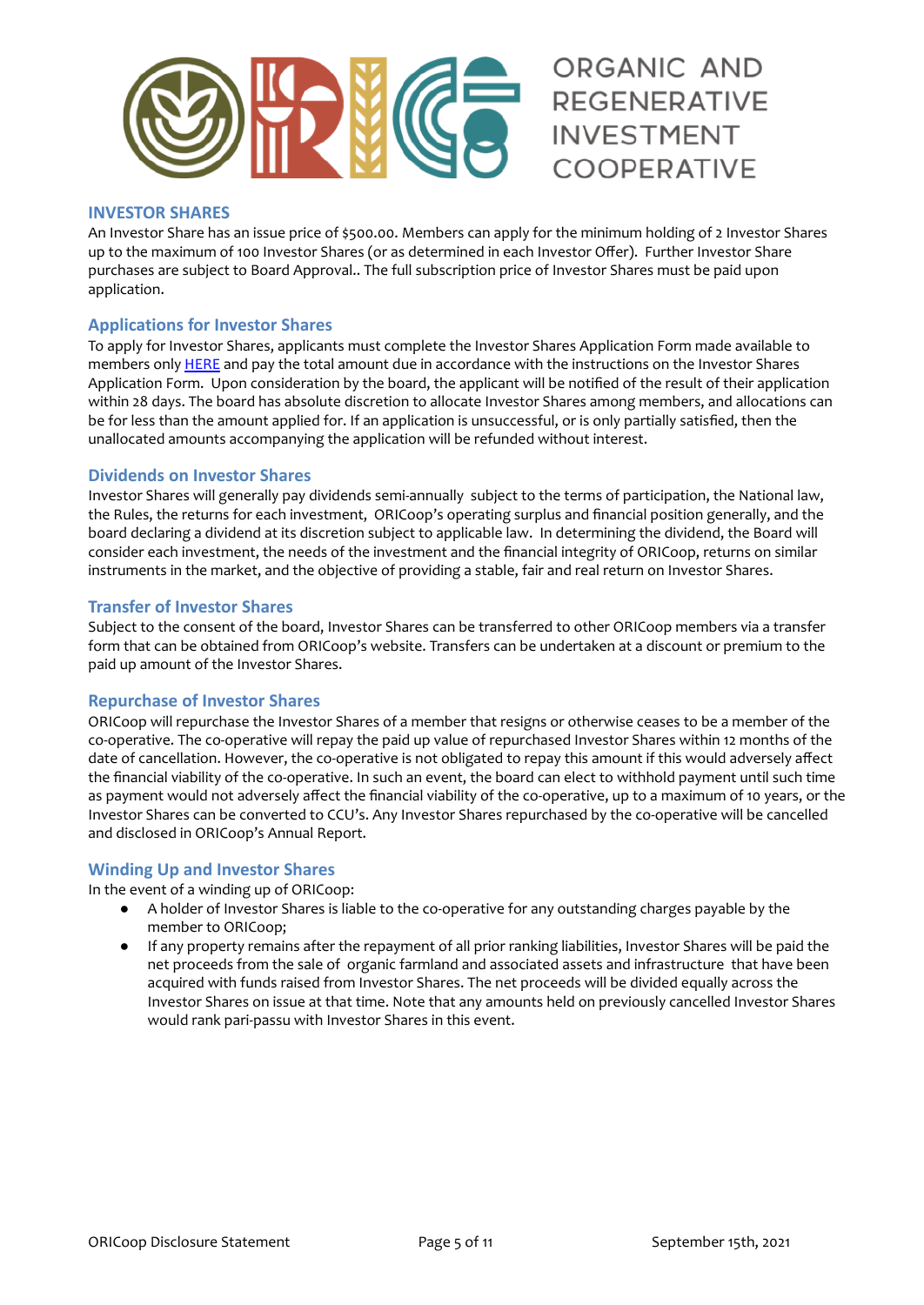

# **Election of Directors**

The directors are elected by members at annual general meetings and serve a three-year term.

A person is not qualified to be a director unless the person is an individual over the age of 18 years and is either:

- An active member of ORICoop or a representative of a body (e.g. a company or a co-operative) that is an active member of ORICoop (**member director**); or
- Not an active member but who possesses special skills in management or other technical areas of benefit to ORICoop as specified by the board from time to time (**non-member director**).

The board of directors must have a majority of member directors, and all non-member directors must be approved by at least 75% of members.

#### **Remuneration of Directors**

The directors currently serve on a volunteer basis and do not receive any remuneration in that capacity. Any proposal to remunerate directors must be first approved by a majority of members at an annual general meeting.

Directors may be reimbursed for travel and other direct expenses that the director properly incurs in attending meetings of the board (or any committee) and in attending any general meetings of ORICoop.

Directors can nominate to undertake work with ORICoop as contractors or in a professional capacity. All such arrangements must be declared and agreed to by the Board prior to any engagement commencing, and must be fully disclosed to members in the annual financial accounts.

# **Conflicts of Interest**

Should a potential conflict arise then a director must declare their direct or indirect interests and stand aside with respect to any board decisions relating to the potential conflict. If appropriate, the board will form a sub-committee of those directors not associated with the relevant member to consider any issues. The Conflict of Interest Policy can be found [HERE](https://drive.google.com/open?id=1rYjfZACbIkM6_cmoN6hCVpAX8fx5rmEH)

# **Auditing**

At this time, ORICoop meets the definition of a Small Co-operative, as defined by the National Law, and so is not required to appoint an auditor. In the near future as determined by the Board, an auditor will be appointed.

# **BUSINESS MODEL & FINANCIALS**

This section includes a description of ORICoop's operating model, and the investment process specific to the acquisition of farms and infrastructure. The latest financial statements of ORICoop are included for reference **[HERE](https://www.organicinvestmentcooperative.com.au/) on the [website.](https://www.organicinvestmentcooperative.com.au/)**

#### **Business model**

ORICoop has these key business areas with each intended to be self-sustaining and expected to contribute to its surplus over time. These include:

- Enabling investment into organic farmland & associated infrastructure from Investor Shares
- Managing organic farmland or associated assets providing AssetManagement fees from managing organic and regenerative farmland, water or business enterprises.
- Education and research in best practice for organic farmers providing professional service fees for education programs that benefit ORICoop members
- Sponsorship and Partner subscription fees Creating better post-farm gate market mechanisms, providing transaction & marketing fees from facilitating better market outcomes for organic farmers
- Developing the Eco-Credit/Bond as a direct farm to business incentive that connects businesses to farms for mutual monetary and planetary benefit.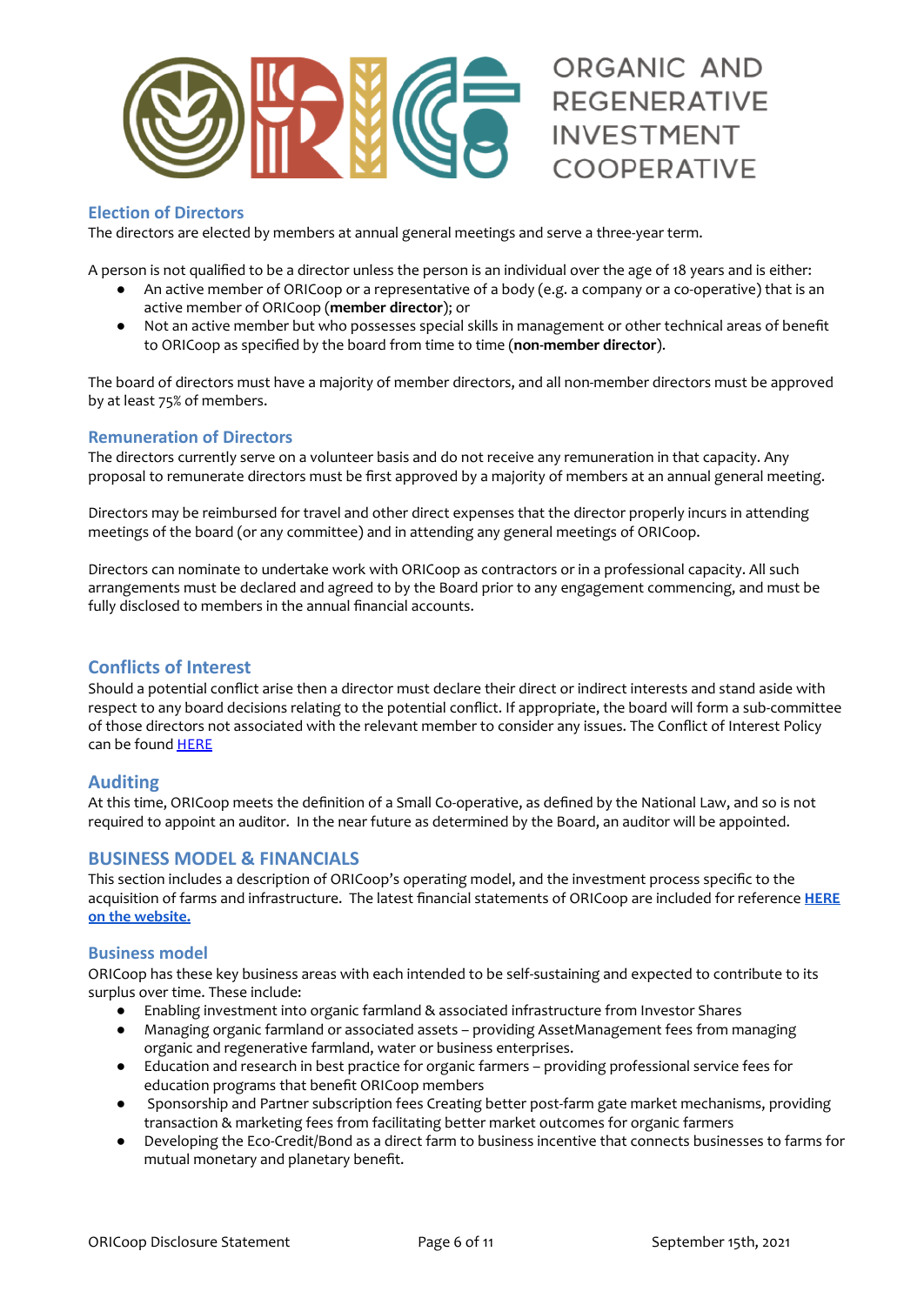

While the returns from all these business centres can impact on ORICoop's operating performance, the business model has been designed with the intention that each business centre is self-sustaining. The returns on Investor Shares is solely related to the performance of the organic farms, business and infrastructure that these Investor Shares own (partially or in full) or that ORICoop has investment in.

# **The ORICoop Four Pillars determine these key focus areas**

- To maintain transparency and promote reliability with respect to earnings, ORICoop maintains a very lean administrative structure:
- ORICoop has minimal overheads, being principally comprised of accounting, regulatory, insurance, and web services expenses;
- Specific expenses required for each business activity are outsourced and included in the self-sustaining budgets for these activities. ORICoop directors may undertake some of this work as contractors or in a professional capacity, subject to the prior approval of the board;
- ORICoop requires a critical mass before it can employ anyone directly. As the scale of each activity grows, it may be internalised with employees and direct costs.

# **Investment process**

All investments in farmland and infrastructure must be undertaken in accordance with the Board approved investment process that ensures that decisions are made in the best interests of members. Similarly, investments are subject to ongoing review to ensure that ORICoop's investment criteria is maintained.

#### **The investment process is as follows:**

● Prospective investments are assessed against ORICoop's investment criteria supported by independent experts and endorsed by the board. If an investment meets ORICoop's criteria, the Asset Acquisition specialist will submit a proposal to the Investment Sub-Committee (or ORICoop board) for consideration. The sub-committee is comprised of an Independent Chairman and at least one (1) ORICoop board member. The Investment Sub-Committee has been delegated the authority to approve investment in organic farmland and associated assets and infrastructure by the ORICoop board.

All transaction costs associated with each investment are to be financed at the investment level. Note that any associated fees to ORICoop related parties must be fully disclosed and no member of the Investment Sub-Committee can receive any fees, other than being paid in their capacity as a Board or committee member. In this way, each investment can be undertaken in a way that meets the requirement that they be self sustaining and ultimately make a contribution to the ORICoop surplus.

#### **Investment criteria**

For an investment in farmland or infrastructure to be considered, it must first meet ORICoop's board approved investment criteria which requires prospective investments to:

- Meet at least 3 of the Sustainable Development Goals
- Be a property of significant size and viability in organic production
- An existing certified organic &/or regenerative farm or related asset
- Have sufficient water entitlement &/or reliable rainfall for chosen production system
- Have direct access to secure and long term organic produce markets
- Enable significant localised investment and community education/connection
- Have suitable farm management expertise

#### **Additionally, for any investment in farmland to be considered it must have:**

- An acquisition price no greater than 110% of that determined by an independent valuation
- Existing & suitable farm infrastructure
- Soil tests that demonstrate clean and fertile soil within the context of local environments, production levels and the organic standards
- Potential for further property and farm business development
- Revenue earning expectations that are consistent with target dividend payments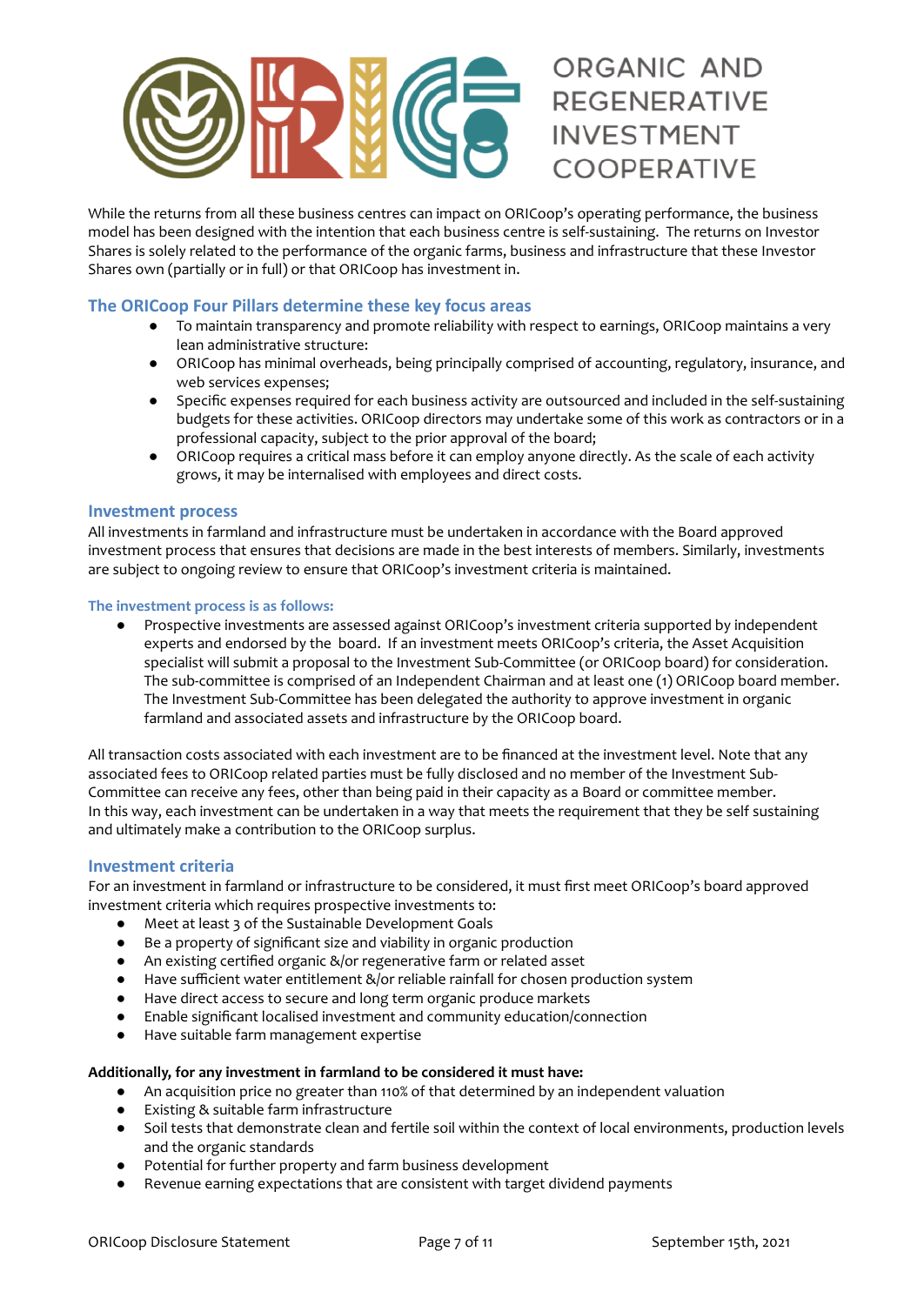

#### **Additionally, for any investment in infrastructure to be considered it must have:**

- A material impact on reducing seasonal or climatic risk
- Strong potential for further property and farm business development
- Stable market for further produce development
- Capacity to repay capital within a determined time frame

# **Financial statements & reporting**

In addition to the annual report that forms part of this Disclosure Statement and is available at [HERE](https://www.organicinvestmentcooperative.com.au/), ORICoop will publish a regular Investment Update that will be made available to all members. This will include an analysis of the performance of all farmland and infrastructure investments, and draw on the reporting that the Investment Sub-Committee requires from its Independent Consultant panel. Such reporting will be in accordance with the terms of the Asset Management Agreements in place between farms and ORICoop.

ORICoop will arrange Farm Days for members as part of its education and community building activities.

# **RISK FACTORS**

There are a number of factors which may materially and adversely affect the future operating and financial performance of ORICoop, and the performance of Organic (Member) Shares &/or Investor Shares. This section summarises the key risk factors as identified by ORICoop.

The selection of risks is based on an assessment of the probability of a risk being realised and the impact of the risk if it did occur. This assessment is based on information as at the date of this Disclosure Statement, but there is no guarantee or assurance that the importance of different risks will not change or that other risks will not emerge. Note too that this is not an exhaustive list of the risks associated with an investment in ORICoop.

This is not an offer document or product disclosure statement under Corporations Law. Before applying for Organic (Member) Shares or Investor Shares, you should satisfy yourself that you have a sufficient understanding of these *matters and should consider whether Organic (Member) Shares or Investor Shares are a suitable investment proposition for you, having regard to your own investment objectives, financial circumstances and taxation position. Prospective investors should consider seeking professional guidance before deciding whether to invest.*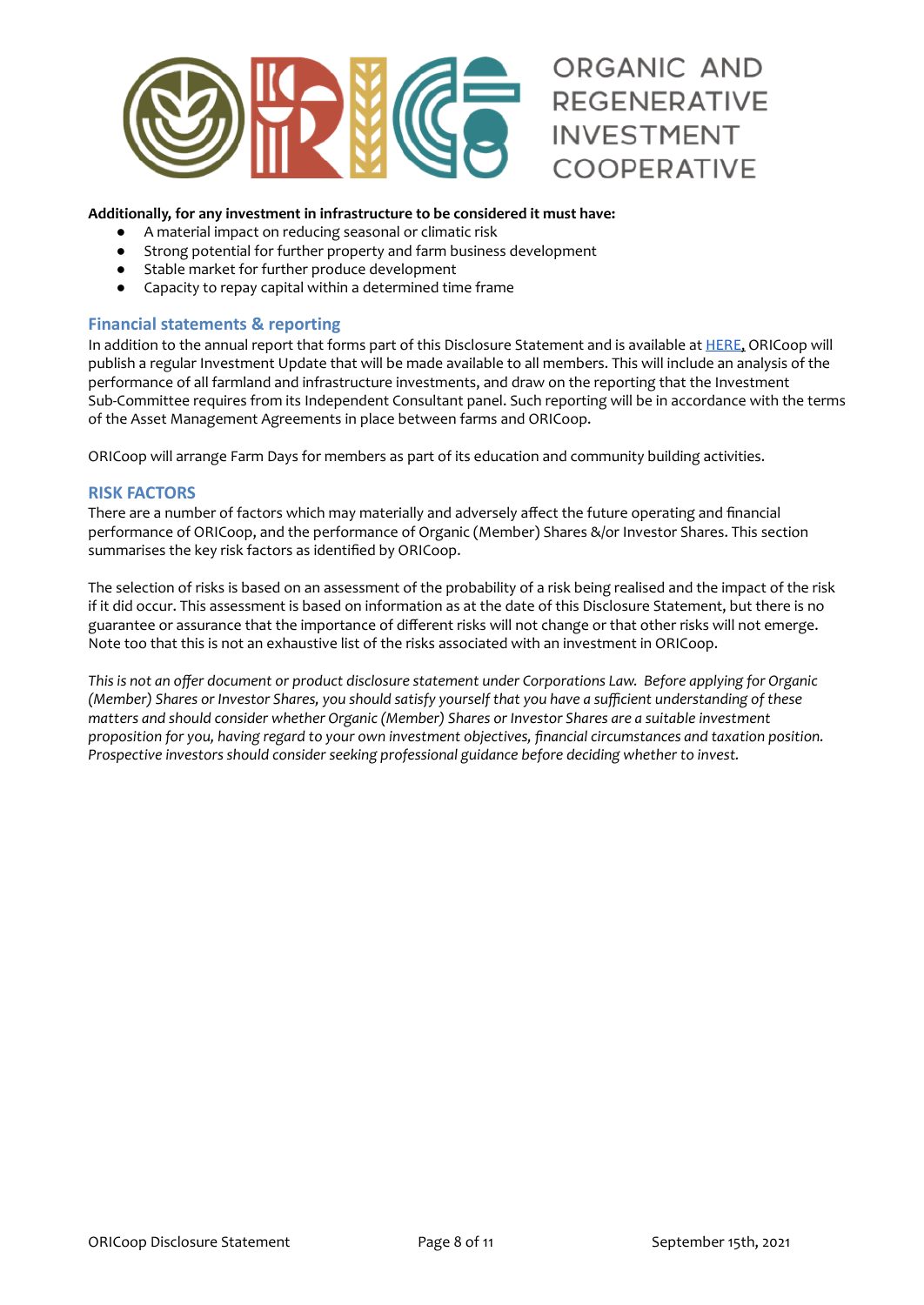

# **ORGANIC & INVESTOR SHARE RISKS**

# **ORICoop financial performance**

ORICoop carries the normal risks of a start-up business and/or Cooperative. No assurance can be given that it will achieve commercial viability through the implementation of its business plan and there is no certainty around when it may generate a profit or how profitable it will be. Additionally, there is the risk of bad debts and the possible impact on cash flows from slow payments.

# **Liquidity**

Being shares in a co-operative, Organic (Member) Shares and Investor Shares will not be listed on any securities exchange and may be difficult to sell. There is no guarantee that a market for the trading of Organic (Member) Shares or Investor Shares will develop. There will be relatively few, or even no, potential buyers or sellers of shares at any given time. This may prevent investors from acquiring more shares or disposing of shares they own.

#### **Price**

The price that can be obtained for the sale of Organic (Member) Shares or Investor Shares may not reflect their intrinsic value. The absence of a market for the Organic (Member) Shares and/or Investor Shares can impact their price and there may be few people willing to buy your Organic (Member) Shares or Investor Shares and those people may only want to buy them from you at a discounted price. Such a discount may be a significant discount to their intrinsic value. There is no assurance that the price for Organic (Member) Shares or Investor Shares will increase over time.

# **Dividends**

There is no guarantee that dividends will be paid on Investor Shares, or that dividends will achieve levels forecast in any offer document. Dividends are dependent upon the financial performance of each asset and their declaration is subject to the Board's absolute discretion. Note there is no intention to pay dividends on Organic (Member) Shares.

# **Control**

Co-operatives are democratic organisations controlled by their members, who actively participate in setting their policies and making decisions. There is the risk that members can make decisions that may not be in alignment with those of Investor Shareholders. Note though that members cannot amend the terms of the Investor Shares without the consent of a 75% majority of the Investor Shareholders.

#### **Insolvency**

In the event of insolvency of ORICoop, a liquidator may seek to utilise the profits and capital value of all its assets to satisfy any creditors of ORICoop, before the payment of any surplus assets to Investor Shareholders or Organic (Member) Shareholders.

#### **Taxation**

The taxation treatment of ORICoop and/or its shares may change or may be different from expectations. Investors should seek their own, independent taxation advice on the tax treatment of their investment.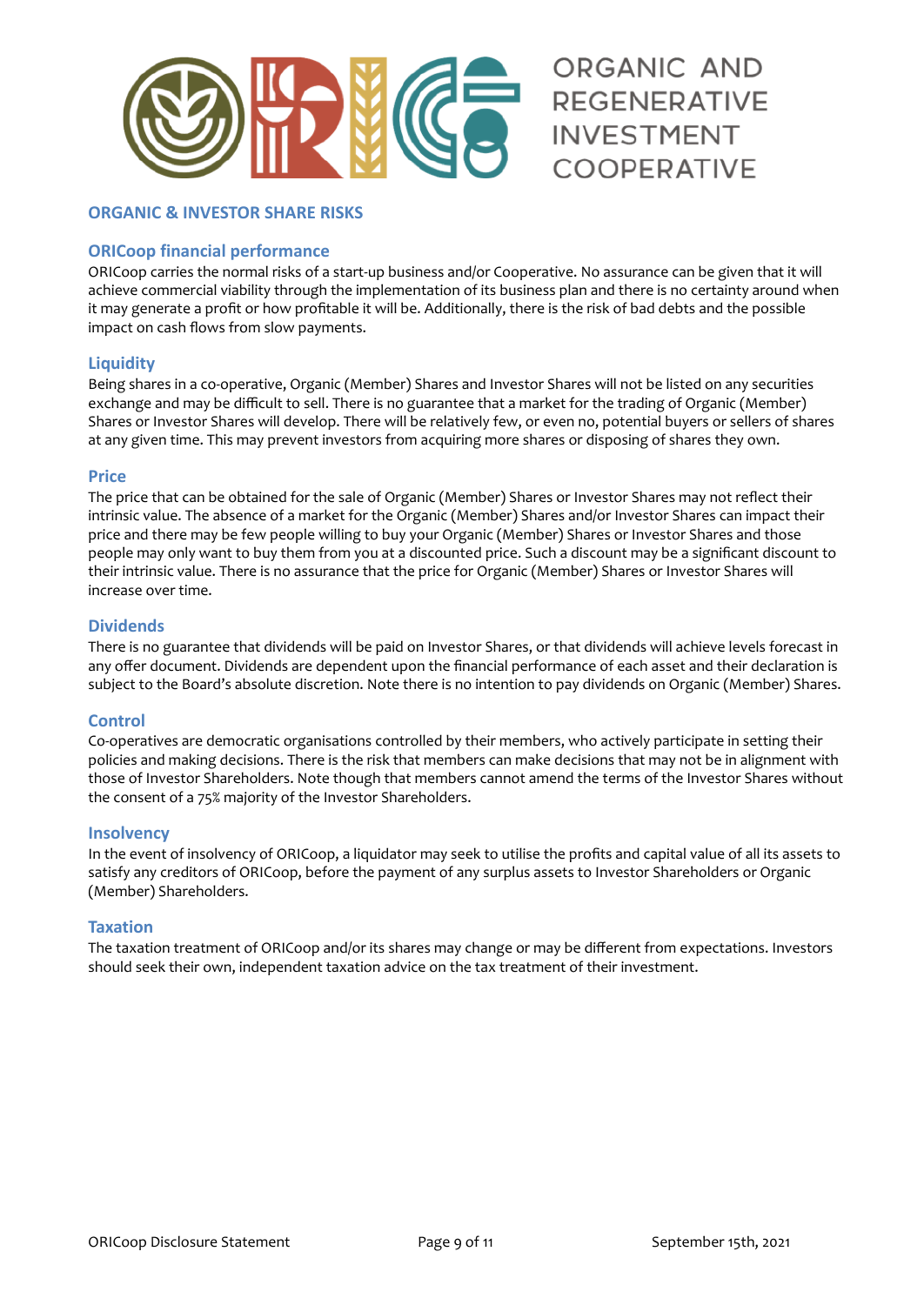

# **FARM & INFRASTRUCTURE SPECIFIC RISKS**

#### **Acquisition risk**

All acquisitions come with inherent and unknown risks. The Co-operative will enlist the best strategic investment advisors possible and all investment offers will be analysed and approved through a formal investment process. As with any investment there can be unrealised or unknown reasons an investment does not perform. ORICoop does not make any investment recommendations, and recommends all potential investors seek their own independent advice on if an investment may or may not be suitable for them.

# **Organic contamination**

All farms purchased by the Co-operative will be, or will intend to become, organically certified. Should a farm be contaminated the 'outcome of best purpose' will be considered. If an area can be decertified, and the remainder (majority) can be continued to operate then the farm can continue in production. Should this not be possible, then the farm can be leased to conventional agriculture, and a process put in place for a 2-year exit strategy (for example, if a GM crop is planted within a wind zone, that cannot be rectified).

# **Catastrophic natural event**

All farms will have full insurance cover for natural disasters, including fire, flood and hail where possible. Should an insured event occur, then insurance will be claimed, however there is no guarantee that the full extent of any loss can be recovered and therefore such an event could affect returns. Additionally, while ORICoop will seek to obtain insurance that covers all reasonable risks, it is possible that catastrophic events could occur that are outside the farm's insurance cover.

# **Early termination of Collaborative Farming Agreement**

Should an appointed Farm Manager breach their contractual agreement, then ORICoop will have the option of terminating their tenure under the Collaborative Farming Agreement (CFA). This includes if the Farm Manager falls into arrears by more than 90 days on their commitments under the CFA. ORICoop will then have the option of tendering a new agreement to the market, according to the management protocols of the CFA. If such an event were to occur, it is likely that the income from the property will be impacted and that returns will be reduced until a new CFA can be established.

#### **Valuation**

While there is no intention of selling property acquired via ORICoop Investor Shares, there are circumstances where this could occur. In such an event, ORICoop (or purchases of ORICoop Investor Shares) would be exposed to the prevailing market price of the property. There is no guarantee that the price at which it can be sold will be sufficient to repay the original investment in that property.

#### **Climate change**

ORICoop will analyse and make conservative long-range forecasts for the earnings potential of specific investments. All investments shall include conservative stocking rates, and exit strategies for the produce should the season not be within standard climate conditions for an area. There is the risk however that ORICoop's forecasts are not met and that climate conditions impact on the income of the farm, and thereby affect returns.

#### **Farm & business management risk**

ORICoop takes a very considered approach to entering into arrangements with its farm managers and requires that all properties and businesses are run by experienced and skilled managers. However, there may be circumstances that change for these farm managers and therefore ORICoop is exposed to key management risk. Should a farm manager need to exit a CFA – all endeavours will be made to enable this on an amicable basis. The property will then be tendered to ORICoop members first, then to the wider community to find the most suitable farm manager.